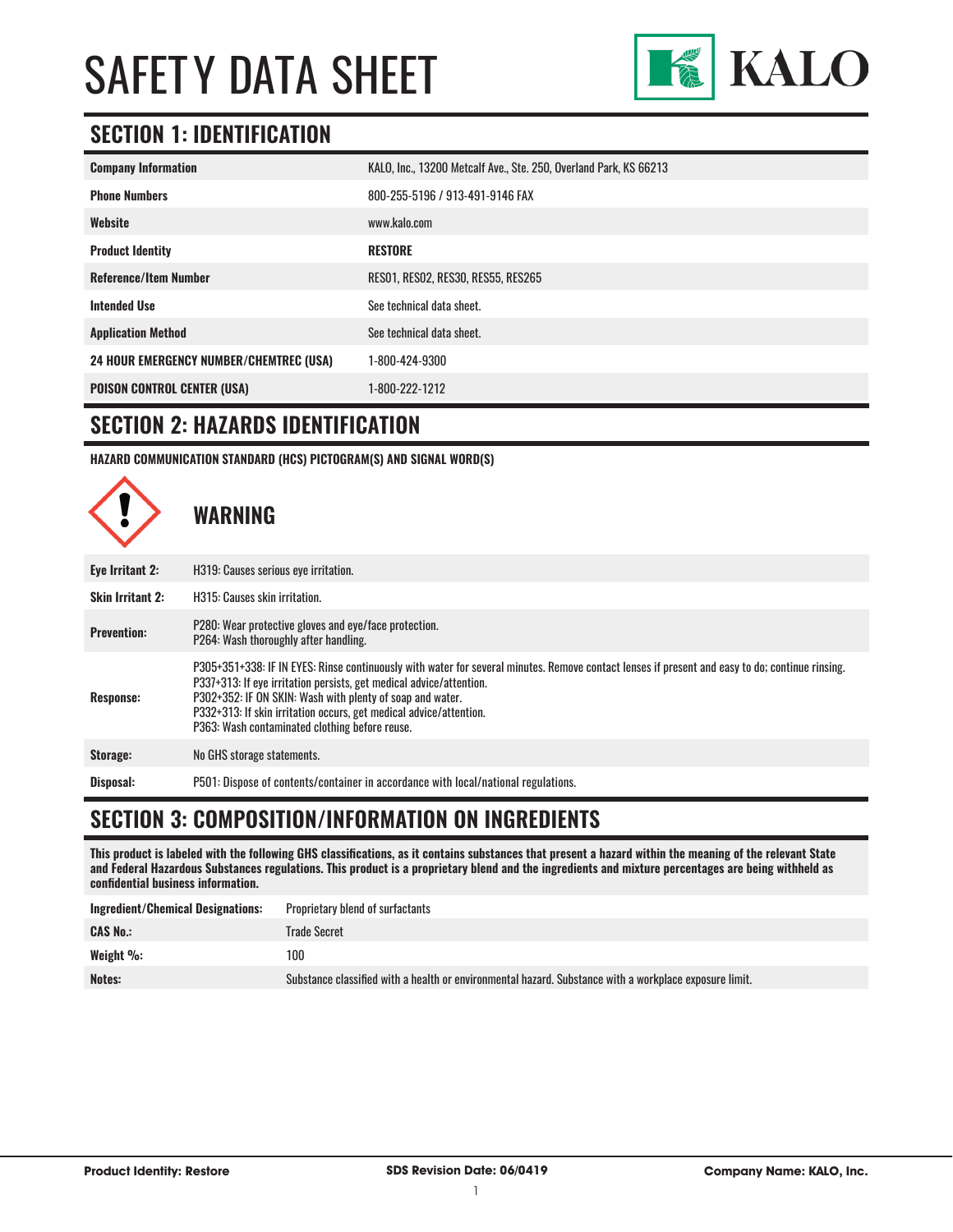

#### **SECTION 4: FIRST AID MEASURES**

#### **[DESCRIPTIONS]**

| Remove to fresh air. Keep patient warm and at rest. If breathing is irregular or stopped, give artificial respiration. If unconscious, place in the recovery<br><b>Inhalation:</b><br>position and obtain immediate medical attention. Give nothing by mouth. |  |
|---------------------------------------------------------------------------------------------------------------------------------------------------------------------------------------------------------------------------------------------------------------|--|
| Irrigate copiously with clean fresh water for at least 10 minutes, holding the eyelids apart and seek medical attention.<br>Eyes:                                                                                                                             |  |
| <b>Skin:</b><br>Remove contaminated clothing. Wash skin thoroughly with soap and water or use a recognized skin cleanser. Do NOT use solvents or thinners.                                                                                                    |  |
| Ingestion:<br>If accidentally swallowed, obtain immediate medical attention. Keep at rest. Do NOT induce vomiting.                                                                                                                                            |  |
| [MOST IMPORTANT SYMPTOMS AND EFFECTS, BOTH ACUTE AND DELAYED]                                                                                                                                                                                                 |  |
| Overview:<br>No adverse symptoms or effects anticipated under normal handling conditions. See Section 2 for further details.                                                                                                                                  |  |
| Eyes:<br>Causes serious eye irritation.                                                                                                                                                                                                                       |  |
| Skin:<br>Causes skin irritation.                                                                                                                                                                                                                              |  |

### **SECTION 5: FIREFIGHTING MEASURES**

| <b>Extinguishing Media:</b>     | Alcohol resistant foam, CO <sup>2</sup> , powder, or water spray. Do not use water jet.                                                                                                                                                                                                                                                                |
|---------------------------------|--------------------------------------------------------------------------------------------------------------------------------------------------------------------------------------------------------------------------------------------------------------------------------------------------------------------------------------------------------|
| <b>Special Hazards:</b>         | Combustion may yield smoke, carbon monoxide, and other products of incomplete combustion. Oxides of sulfur, nitrogen or phosphorus may<br>also be formed. Never use welding or cutting torches on or near container, even if empty.                                                                                                                    |
| <b>Advice For Firefighters:</b> | Evacuate area. Prevent contamination from run-off of adjacent areas, streams, drinking water and sewers. Do not flush down sewers or other<br>drainage systems. Exposed firefighters must wear standard protective equipment and in enclosed areas self-contained breathing apparatus.<br>Use water-spray to cool fire-exposed surfaces and personnel. |

#### **SECTION 6: ACCIDENTAL RELEASE MEASURES**

| <b>Precautions/Procedures:</b>                                         | Keep all sources of ignition away from spill/release. In case of a major spill or spillage in a confined space evacuate the area and<br>check vapor levels.                                                                                                                                                                                                                                                                                                                                                                                                                                                                                                               |
|------------------------------------------------------------------------|---------------------------------------------------------------------------------------------------------------------------------------------------------------------------------------------------------------------------------------------------------------------------------------------------------------------------------------------------------------------------------------------------------------------------------------------------------------------------------------------------------------------------------------------------------------------------------------------------------------------------------------------------------------------------|
| <b>Environmental Precautions:</b>                                      | Do not allow spills to enter drains or water courses.                                                                                                                                                                                                                                                                                                                                                                                                                                                                                                                                                                                                                     |
| <b>Methods and Material For</b><br><b>Containment and Cleaning Up:</b> | Ventilate the area and avoid breathing vapors. Take the personal protective measures listed in Section 8. Contain and absorb spillage<br>with non-combustible materials (e.g. sand/earth/vermiculite). Place in closed containers outside buildings and dispose of according<br>to the Waste Regulations (see Section 13). Clean, preferably with a detergent. Do not use solvents. Do not allow spills to enter drains<br>or water courses. If drains, sewers, streams or lakes are contaminated, inform the local water company immediately. In the case of<br>contamination of rivers, streams, or lakes, the Environmental Protection Agency should also be informed. |

### **SECTION 7: HANDLING AND STORAGE**

| <b>Precautions For Safe Handling:</b> | Do not get in eyes, on skin, or on clothing. Do not breathe vapors or mists. Keep container closed. Use only with adequate<br>ventilation. Use good personal hygiene practices. Wash hands before eating, drinking, smoking. Remove contaminated clothing<br>and wash before reuse. Destrov contaminated belts and shoes and other items that cannot be decontaminated. Have evewash<br>accessible to use in handling area. See Section 2 for further details. |
|---------------------------------------|----------------------------------------------------------------------------------------------------------------------------------------------------------------------------------------------------------------------------------------------------------------------------------------------------------------------------------------------------------------------------------------------------------------------------------------------------------------|
| <b>Conditions For Safe Storage:</b>   | Store in tightly closed containers in dry, well-ventilated area, away from excessive heat and incompatibles.<br>See Section 2 for further details.                                                                                                                                                                                                                                                                                                             |
| <b>Incompatible Materials:</b>        | Oxidizing agents, zinc clad, copper and copper-bearing materials.                                                                                                                                                                                                                                                                                                                                                                                              |
| <b>Specific End Use(s):</b>           | See technical data sheet.                                                                                                                                                                                                                                                                                                                                                                                                                                      |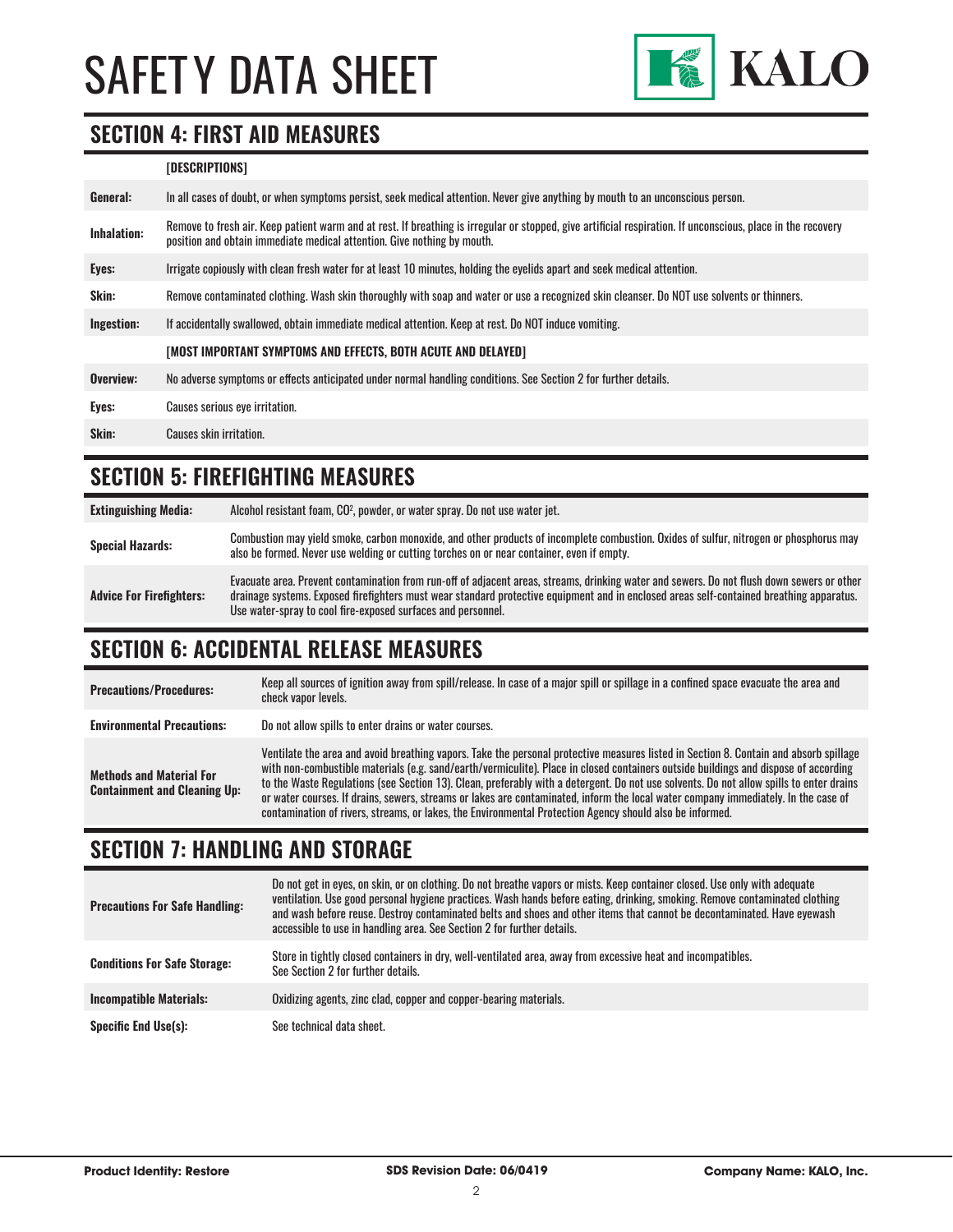

# **SECTION 8: EXPOSURE CONTROLS/PERSONAL PROTECTION**

| <b>Exposure Data:</b>        | This product contains the following ingredient with established limits for exposure under OSHA, ACGIH and/or NIOSH.                                                                                                                                                                                                                    |            |               |                                                                  |
|------------------------------|----------------------------------------------------------------------------------------------------------------------------------------------------------------------------------------------------------------------------------------------------------------------------------------------------------------------------------------|------------|---------------|------------------------------------------------------------------|
|                              | <b>CAS No.</b>                                                                                                                                                                                                                                                                                                                         | Ingredient | <b>Source</b> | Value                                                            |
|                              |                                                                                                                                                                                                                                                                                                                                        | Glycerol   | OSHA          | TWA: $15mg/m^3$ (total) / TWA: $5mg/m^3$ (resp)                  |
|                              | Proprietary                                                                                                                                                                                                                                                                                                                            |            | ACGIH         | TWA: 3mg/m <sup>3</sup> (resp) / TWA: 10mg/m <sup>3</sup> (mist) |
|                              |                                                                                                                                                                                                                                                                                                                                        |            | NIOSH         | No Established RELs                                              |
| <b>Carcinogen Data:</b>      | This product contains the following ingredients (at greater than 0.1%) that are suspected of being or known to be a carcinogen under OSHA, NTP or IARC.                                                                                                                                                                                |            |               |                                                                  |
|                              | <b>[EXPOSURE CONTROLS]</b>                                                                                                                                                                                                                                                                                                             |            |               |                                                                  |
| <b>Respiratory:</b>          | If workers are exposed to concentrations above the exposure limit, they must use the appropriate certified respirators.                                                                                                                                                                                                                |            |               |                                                                  |
| Eyes:                        | Wear safety eyewear (e.g. safety spectacles/goggles/visors) to protect against the splash of liquids.                                                                                                                                                                                                                                  |            |               |                                                                  |
| Skin:                        | Overalls, which cover the body, arms, and legs, should be worn. Skin should not be exposed. All parts of the body should be washed after contact.                                                                                                                                                                                      |            |               |                                                                  |
| <b>Engineering Controls:</b> | Provide adequate ventilation. Where reasonably practicable, this should be achieved by the use of local exhaust ventilation and good general<br>extraction. If these are not sufficient to maintain concentrations of particulates, and any vapor below occupational exposure limits, suitable<br>respiratory protection must be worn. |            |               |                                                                  |
| <b>Other Work Practices:</b> | See technical data sheet.                                                                                                                                                                                                                                                                                                              |            |               |                                                                  |

## **SECTION 9: PHYSICAL AND CHEMICAL PROPERTIES**

| Appearance:                                       | <b>Clear Liquid</b>            |
|---------------------------------------------------|--------------------------------|
| Odor:                                             | Sweet                          |
| <b>Odor Threshold:</b>                            | <b>Not Measured</b>            |
| pH (1% aqueous solution):                         | $2.5 - 3.5$                    |
| <b>Specific Gravity:</b>                          | 1.23-1.24 @ 20°C               |
| <b>Flashpoint:</b>                                | >200°F (>93°C) SETA Closed Cup |
| <b>Solubility in Water:</b>                       | <b>Not Measured</b>            |
| Viscosity (cSt):                                  | <b>Not Measured</b>            |
| $VOC\%$                                           | <b>Not Measured</b>            |
| <b>Vapor Pressure (Pa):</b>                       | Not Measured                   |
| <b>Vapor Density:</b>                             | <b>Not Measured</b>            |
| <b>Melting/Freezing Points:</b>                   | <b>Not Measured</b>            |
| Initial Boiling Point/Range (OF/OC):              | <b>Not Measured</b>            |
| <b>Flammability (Solid, Gas):</b>                 | <b>Not Measured</b>            |
| <b>Upper Flammability/Explosive Limits:</b>       | <b>Not Measured</b>            |
| Lower Flammability/Explosive Limits:              | <b>Not Measured</b>            |
| <b>Decomposition Temperature:</b>                 | <b>Not Measured</b>            |
| <b>Auto-Ignition Temperature:</b>                 | <b>Not Measured</b>            |
| Partition Co-Efficient n-octanol/water (Log Kow): | <b>Not Measured</b>            |
| <b>Evaporation Rate (Ether=1):</b>                | <b>Not Measured</b>            |
| Other:                                            | No other relevant information. |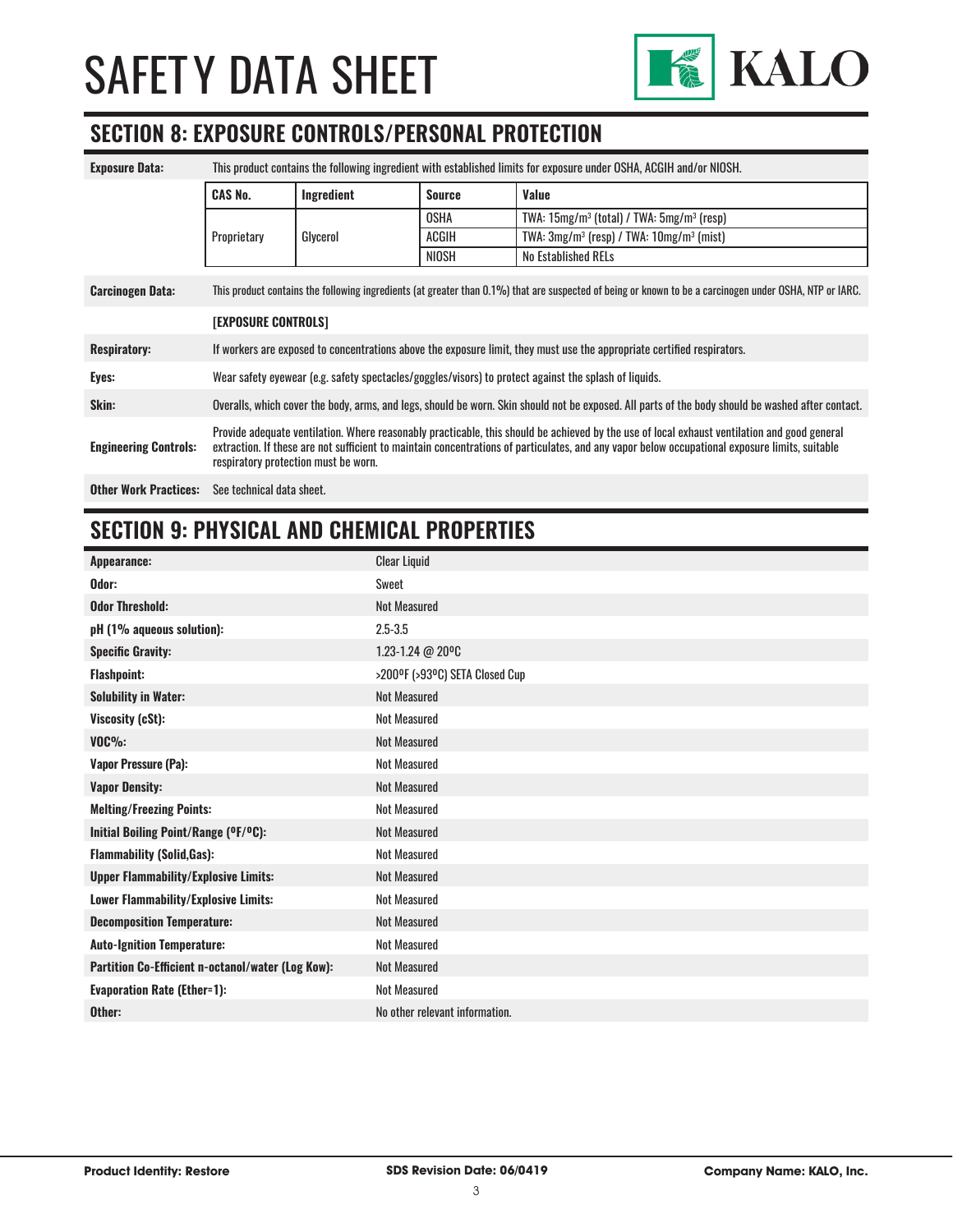

# **SECTION 10: STABILITY AND REACTIVITY**

| <b>Reactivity:</b>                       | Not chemically reactive.                                                                                |
|------------------------------------------|---------------------------------------------------------------------------------------------------------|
| <b>Chemical Stability:</b>               | Stable under normal ambient and anticipated conditions of use.                                          |
| <b>Hazardous Reactions:</b>              | Hazardous reactions not anticipated.                                                                    |
| <b>Conditions To Avoid:</b>              | Extended exposure to high temperatures can cause decomposition. Avoid all possible sources of ignition. |
| <b>Incompatible Materials:</b>           | Oxidizing agents, zinc clad, copper and copper-bearing materials.                                       |
| <b>Hazardous Decomposition Products:</b> | Not anticipated under normal conditions of use.                                                         |

# **SECTION 11: TOXICOLOGICAL INFORMATION**

|                                                                   | [ACUTE TOXICITY ESTIMATE]             |                          |
|-------------------------------------------------------------------|---------------------------------------|--------------------------|
| Ingredients:                                                      | Proprietary blend of surfactants      |                          |
| Oral LD50mg/kg:                                                   | >5,000.00/Category: NA                |                          |
| Skin LD50mg/kg:                                                   | >5,000.00/Category: NA                |                          |
| Inhalation Vapor LC50mg/L/4hr:                                    | No Data Available                     |                          |
| Inhalation Dust/Mist LC50mg/L/4hr:                                | No Data Available                     |                          |
| <b>ITEM</b>                                                       | <b>HAZARD</b>                         | <b>CATEGORY</b>          |
| <b>Acute Toxicity (mouth):</b>                                    | Not Applicable                        | $\qquad \qquad -$        |
| <b>Acute Toxicity (skin):</b>                                     | Not Applicable                        | --                       |
| <b>Acute Toxicity (inhalation):</b>                               | Not Applicable                        | $\overline{a}$           |
| <b>Skin Corrosion/Irritation:</b>                                 | <b>Cause skin irritation.</b>         | $\overline{2}$           |
| <b>Eye Damage/Irritation:</b>                                     | <b>Causes serious eye irritation.</b> | $\overline{2}$           |
| <b>Sensitization (respiratory):</b>                               | Not Applicable                        | --                       |
| <b>Sensitization (skin):</b>                                      | Not Applicable                        | $-$                      |
| <b>Germ Toxicity:</b>                                             | Not Applicable                        | --                       |
| <b>Carcinogenicity:</b>                                           | Not Applicable                        | $\overline{\phantom{a}}$ |
| <b>Reproductive Toxicity:</b>                                     | Not Applicable                        | $\overline{\phantom{a}}$ |
| <b>Specific Target Organ Systemic Toxicity-Single Exposure:</b>   | Not Applicable                        | --                       |
| <b>Specific Target Organ Systemic Toxicity-Repeated Exposure:</b> | Not Applicable                        | $-$                      |
| <b>Aspiration Hazard:</b>                                         | Not Applicable                        | $-$                      |

# **SECTION 12: ECOLOGICAL INFORMATION**

| <b>Toxicity:</b>                       | No additional information provided for this product.  |
|----------------------------------------|-------------------------------------------------------|
| <b>Persistence and Degradability:</b>  | There is no data available on the preparation itself. |
| <b>Bioaccumulative Potential:</b>      | Not measured.                                         |
| <b>Mobility In Soil:</b>               | No data available.                                    |
| <b>Results of PBT and vPvB Assess:</b> | This product contains no PBT/vPvB chemicals.          |
| <b>Other Adverse Effects:</b>          | No data available.                                    |